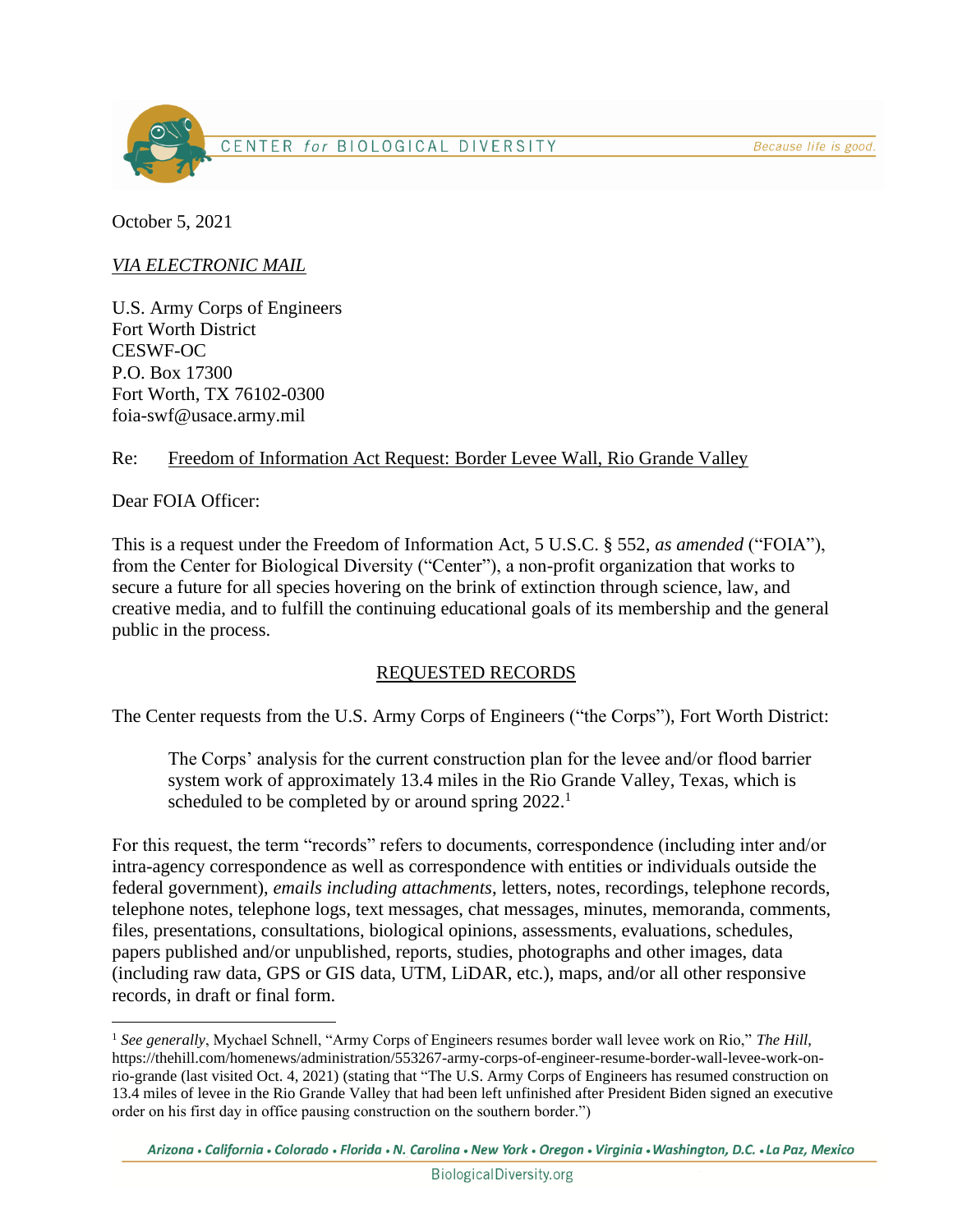This request is not meant to exclude any other records that, although not specially requested, are reasonably related to the subject matter of this request. If you or your office have destroyed or determine to withhold any records that could be reasonably construed to be responsive to this request, I ask that you indicate this fact and the reasons therefore in your response.

Under the FOIA Improvement Act of 2016, agencies are prohibited from denying requests for information under FOIA unless the agency reasonably believes release of the information will harm an interest that is protected by the exemption. FOIA Improvement Act of 2016 (Public Law No. 114-185), codified at 5 U.S.C. § 552(a)(8)(A).

Should you decide to invoke a FOIA exemption, please include sufficient information for us to assess the basis for the exemption, including any interest(s) that would be harmed by release. Please include a detailed ledger which includes:

- 1. Basic factual material about each withheld record, including the originator, date, length, general subject matter, and location of each item; and
- 2. Complete explanations and justifications for the withholding, including the specific exemption(s) under which the record (or portion thereof) was withheld and a full explanation of how each exemption applies to the withheld material. Such statements will be helpful in deciding whether to appeal an adverse determination. Your written justification may help to avoid litigation.

If you determine that portions of the records requested are exempt from disclosure, we request that you segregate the exempt portions and mail the non-exempt portions of such records to my attention at the address below within the statutory time limit. 5 U.S.C. § 552(b).

The Center is willing to receive records on a rolling basis.

FOIA's "frequently requested record" provision was enacted as part of the 1996 Electronic Freedom of Information Act Amendments, and requires all federal agencies to give "reading room" treatment to any FOIA-processed records that, "because of the nature of their subject matter, the agency determines have become the subject of subsequent requests for substantially the same records." *Id*. § 552(a)(2)(D)(ii)(I). Also, enacted as part of the 2016 FOIA Improvement Act, FOIA's Rule of 3 requires all federal agencies to proactively "make available for public inspection in an electronic format" "copies of records, regardless of form or format ... that have been released to any person … and … that have been requested 3 or more times." *Id*. §  $552(a)(2)(D)(ii)(II)$ . Therefore, we respectfully request that you make available online any records that the agency determines will become the subject of subsequent requests for substantially the same records, and records that have been requested three or more times.

Finally, agencies must preserve all the records requested herein while this FOIA is pending or under appeal. The agency shall not destroy any records while they are the subject of a pending request, appeal, or lawsuit under the FOIA. *See Chambers v. U.S. Dept. of Interior*, 568 F.3d 998, 1004 (D.C. Cir. 2009) ("[A]n agency is not shielded from liability if it intentionally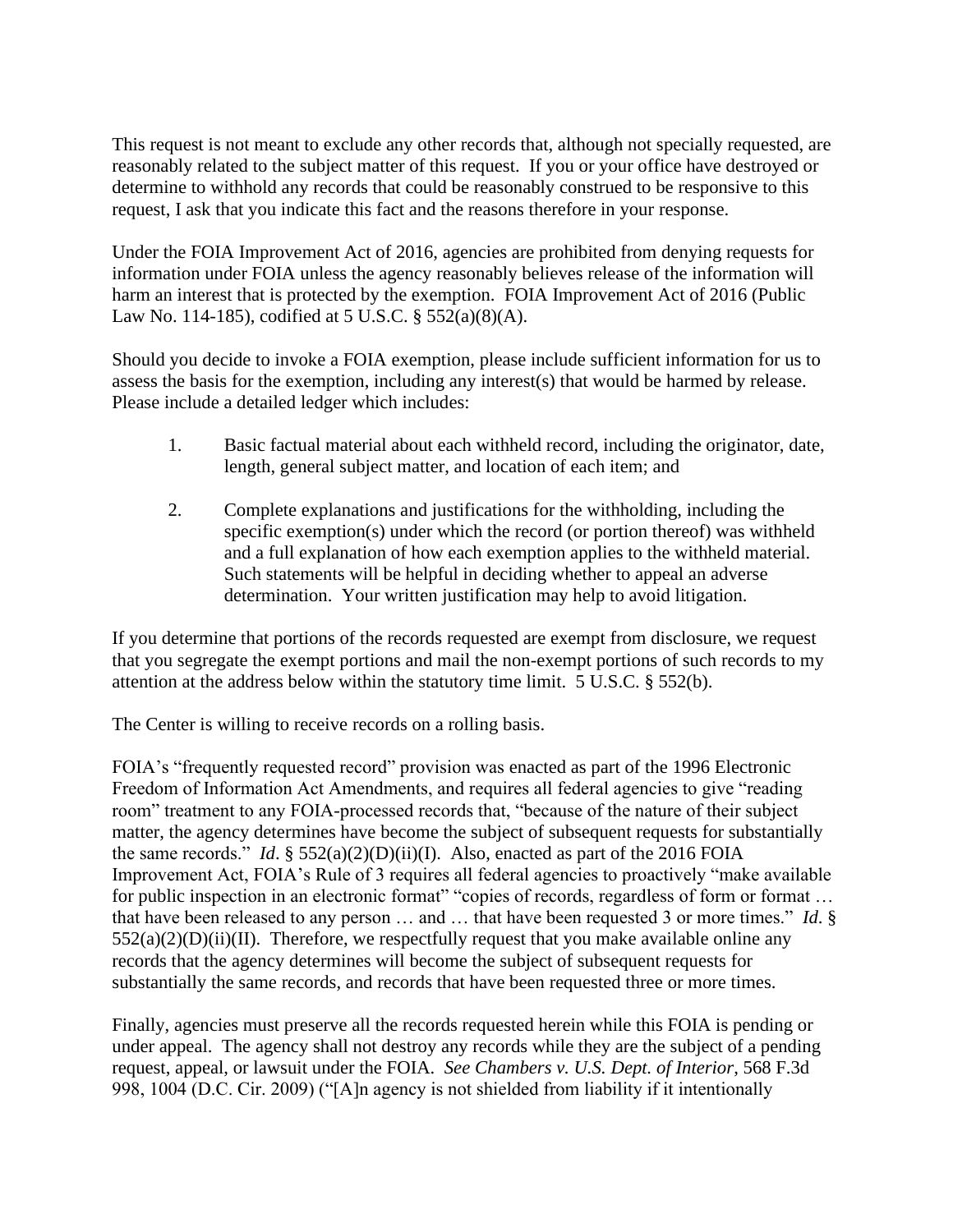transfers or destroys a document after it has been requested under FOIA or the Privacy Act"). If any of the requested records are destroyed, the agency and responsible officials are subject to attorney fee awards and sanctions, including fines and disciplinary action. A court held an agency in contempt for "contumacious conduct" and ordered the agency to pay plaintiff's costs and fees for destroying "potentially responsive material contained on hard drives and email backup tapes." *Landmark Legal Found. v. EPA*, 272 F. Supp.2d 59, 62 (D.D.C. 2003); *see also Judicial Watch, Inc. v. Dept. of Commerce*, 384 F. Supp. 2d 163, 169 (D.D.C. 2005) (awarding attorneys' fees and costs because, among other factors, agency's "initial search was unlawful and egregiously mishandled and …likely responsive documents were destroyed and removed"), *aff'd in relevant part*, 470 F.3d 363, 375 (D.C. Cir. 2006) (remanding in part to recalculate attorney fees assessed). In another case, in addition to imposing a \$10,000 fine and awarding attorneys' fees and costs, the court found that an Assistant United States Attorney prematurely "destroyed records responsive to [the] FOIA request while [the FOIA] litigation was pending" and referred him to the Department of Justice's Office of Professional Responsibility. *Jefferson v. Reno*, 123 F. Supp. 2d 1, 6 (D.D.C. 2000).

## FORMAT OF REQUESTED RECORDS

Under FOIA, you are obligated to provide records in a readily accessible electronic format and in the format requested. 5 U.S.C.  $\S$  552(a)(3)(B) ("In making any record available to a person under this paragraph, an agency shall provide the record in any form or format requested by the person if the record is readily reproducible by the agency in that form or format."). "Readily accessible" means text-searchable and OCR-formatted. *See id*. Pursuant to this requirement, we hereby request that you produce all records in an electronic format and in their native file formats. Additionally, please provide the records in a load-ready format with a CSV file index or Excel spreadsheet. If you produce files in .PDF format, then please omit any "portfolios" or "embedded files." Portfolios and embedded files within files are not readily accessible. Please do not provide the records in a single, or "batched," .PDF file. We appreciate the inclusion of an index.

If you should seek to withhold or redact any responsive records, we request that you: (1) identify each such record with specificity (including date, author, recipient, and parties copied); (2) explain in full the basis for withholding responsive material; and (3) provide all segregable portions of the records for which you claim a specific exemption. *Id*. § 552(b). Please correlate any redactions with specific exemptions under FOIA.

#### RECORD DELIVERY

We appreciate your help in expeditiously obtaining a determination on the requested records. As mandated in FOIA, we anticipate a reply within 20 working days. *Id*. § 552(a)(6)(A)(i). Failure to comply within the statutory timeframe may result in the Center taking additional steps to ensure timely receipt of the requested materials. Please provide a complete reply as expeditiously as possible. You may email or mail copies of the requested records to:

Ann K. Brown Center for Biological Diversity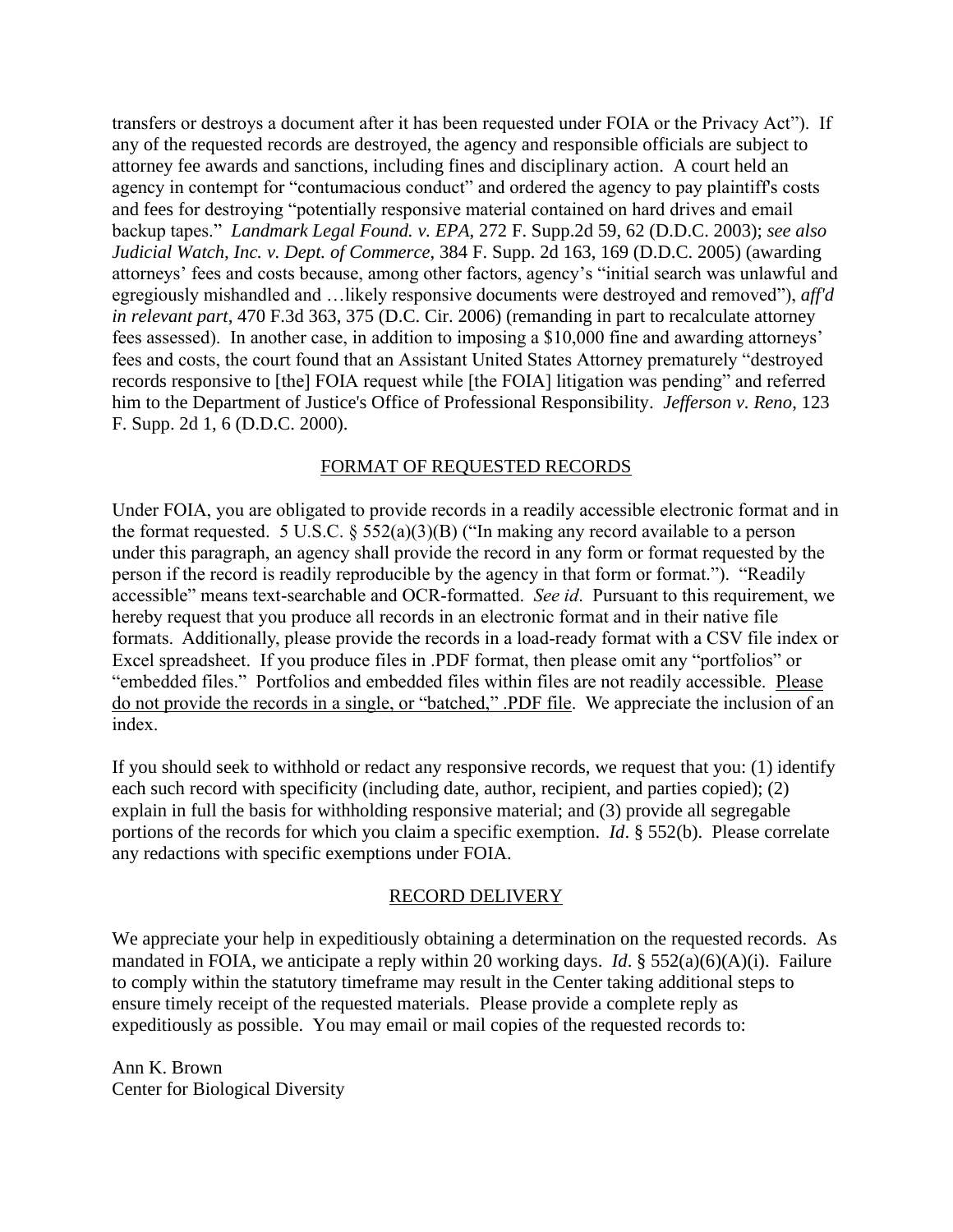P.O. Box 11374 Portland, OR 97211 foia@biologicaldiversity.org If you find that this request is unclear, or if the responsive records are voluminous, please email me to discuss the scope of this request.

## REQUEST FOR FEE WAIVER

FOIA was designed to provide citizens a broad right to access government records. FOIA's basic purpose is to "open agency action to the light of public scrutiny," with a focus on the public's "right to be informed about what their government is up to." *NARA v. Favish*, 541 U.S. 157, 171 (2004) quoting *U.S. Dep't of Justice v. Reporters Comm. for Freedom of Press*, 489 U.S. 749, 773-74 (1989) (internal quotation and citations omitted). In order to provide public access to this information, FOIA's fee waiver provision requires that "[d]ocuments shall be furnished without any charge or at a [reduced] charge," if the request satisfies the standard. 5 U.S.C. § 552(a)(4)(A)(iii). FOIA's fee waiver requirement is "liberally construed." *Judicial Watch, Inc. v. Rossotti*, 326 F.3d 1309, 1310 (D.C. Cir. 2003); *Forest Guardians v. U.S. Dept. of Interior*, 416 F.3d 1173, 1178 (10th Cir. 2005).

The 1986 fee waiver amendments were designed specifically to provide non-profit organizations such as the Center access to government records without the payment of fees. Indeed, FOIA's fee waiver provision was intended "to prevent government agencies from using high fees to discourage certain types of requesters and requests," which are "consistently associated with requests from journalists, scholars, and *non-profit public interest groups*." *Ettlinger v. FBI*, 596 F. Supp. 867, 872 (D. Mass. 1984) (emphasis added). As one Senator stated, "[a]gencies should not be allowed to use fees as an offensive weapon against requesters seeking access to Government information ... ." 132 Cong. Rec. S. 14298 (statement of Senator Leahy).

#### I. The Center Qualifies for a Fee Waiver.

Under FOIA, a party is entitled to a fee waiver when "disclosure of the information is in the public interest because it is likely to contribute significantly to public understanding of the operations or activities of the [Federal] government and is not primarily in the commercial interest of the requester." 5 U.S.C. § 552(a)(4)(A)(iii). The U.S. Department of Defense regulations at 22 C.F.R. § 171.16(a), which govern the Corps', establish the same standard.

Thus, the Corps must consider four factors to determine whether a request is in the public interest: (1) whether the subject of the requested records concerns "the operations or activities of the Federal government," (2) whether the disclosure is "likely to contribute" to an understanding of government operations or activities, (3) whether the disclosure "will contribute to public understanding" of a reasonably broad audience of persons interested in the subject, and (4) whether the disclosure is likely to contribute "significantly" to public understanding of government operations or activities. *Id*. § 286.28(d)(3)(i). As shown below, the Center meets each of these factors.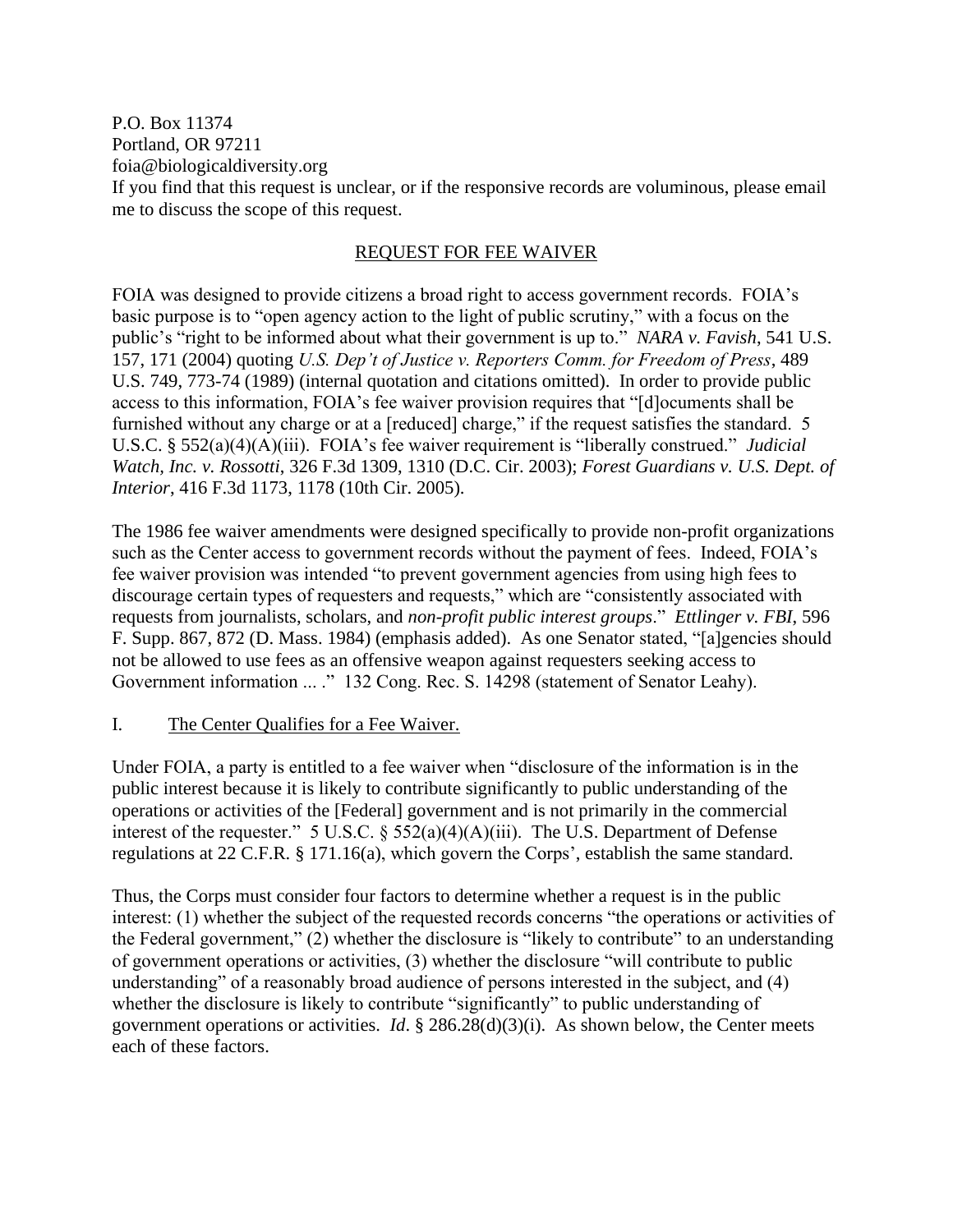A. The Subject of This Request Concerns "The Operations and Activities of the Government."

The subject matter of this request concerns the operations and activities of the Corps. This request asks for the Corps' analysis for the current construction plan for the levee and/or flood barrier system work of approximately 13.4 miles in the Rio Grande Valley, Texas, which is scheduled to be completed by or around spring 2022.

This FOIA will provide the Center and the public with insight about still ongoing border wall construction in Rio Grande Valley, Texas. It is clear that a federal agency's oversight of the construction of a wall between the United States and Mexico is a specific and identifiable activity of the government, and in this case it is the executive branch agency of the Corps. *Judicial Watch*, 326 F.3d at 1313 ("[R]easonable specificity is all that FOIA requires with regard to this factor") (internal quotations omitted). Thus, the Center meets this factor.

B. Disclosure is "Likely to Contribute" to an Understanding of Government Operations or Activities.

The requested records are meaningfully informative about government operations or activities and will contribute to an increased understanding of those operations and activities by the public.

On President Biden's first day in office, he signed an executive order<sup>2</sup> pausing construction of the southern border of the U.S.-Mexico border wall. Disclosure of the requested records will allow the Center to convey to the public information about the Corps' resuming border wall construction on 13.4 miles of levee in the Rio Grande Valley under the guise of levee repair. This construction is located near the Lower Rio Grande Valley National Wildlife Refuge, and impacts many imperiled species. Once the information is made available, the Center will analyze it and present it to its 1.7 million members and online activists and the general public in a manner that will meaningfully enhance the public's understanding of this topic.

Thus, the requested records are likely to contribute to an understanding of the Corps' operations and activities.

C. Disclosure of the Requested Records Will Contribute to a Reasonably-Broad Audience of Interested Persons' Understanding of the Ongoing Border Wall Construction in Rio Grande Valley.

The requested records will contribute to public understanding of whether the Corp's actions are consistent with the Biden administration's moratorium on border wall construction. As explained above, the records will contribute to public understanding of this topic.

<sup>2</sup> White House, "Proclamation on the Termination Of Emergency With Respect To The Southern Border Of The United States And Redirection Of Funds Diverted To Border Wall Construction,"

https://www.whitehouse.gov/briefing-room/presidential-actions/2021/01/20/proclamation-termination-ofemergency-with-respect-to-southern-border-of-united-states-and-redirection-of-funds-diverted-to-border-wallconstruction/ (Jan. 20, 2021).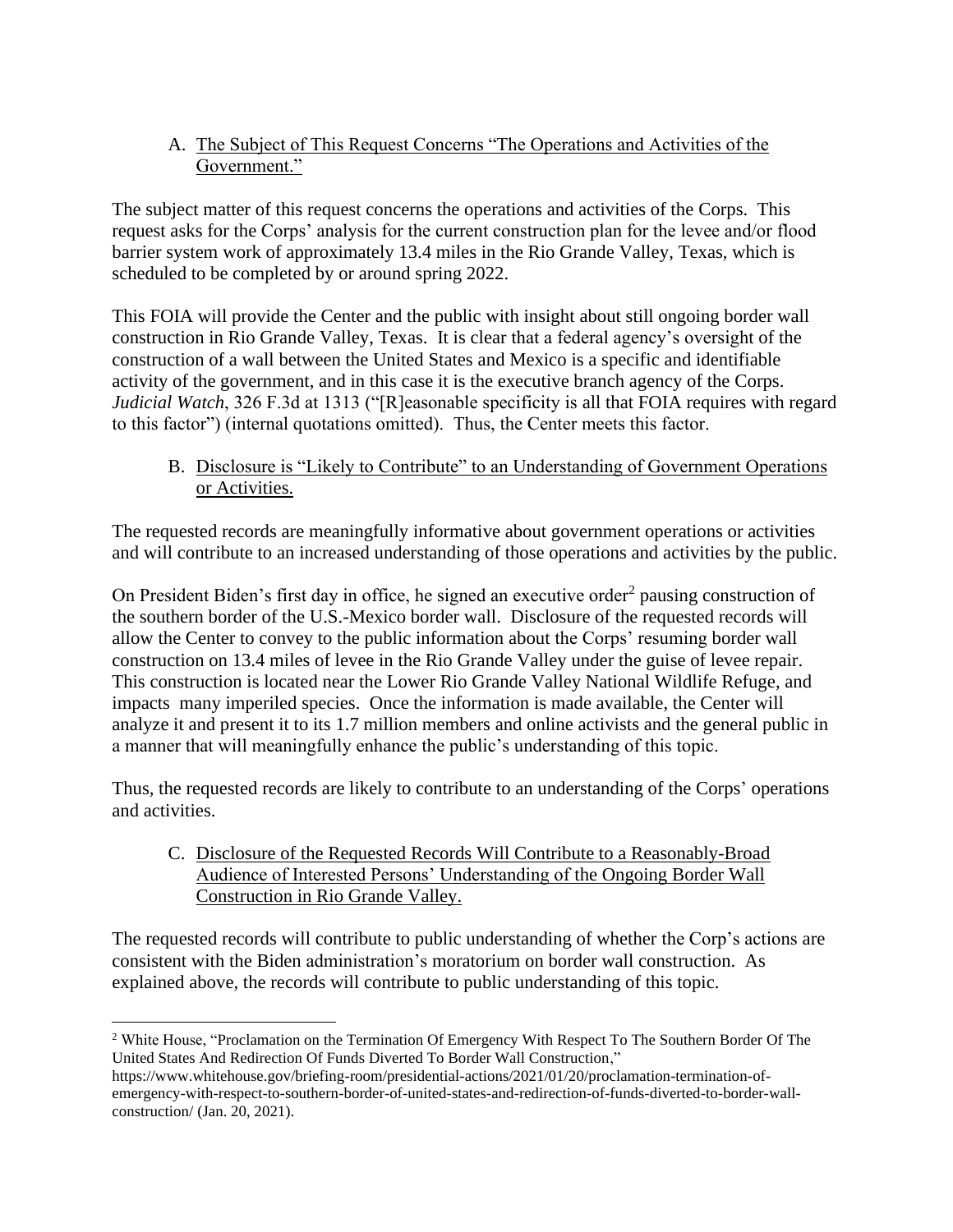Activities of the Corps generally, and specifically the status and analyses of the border levee wall in the Rio Grande Valley, are areas of interest to a reasonably broad segment of the public. The Center will use the information it obtains from the disclosed records to educate the public at large about this topic. *See W. Watersheds Proj. v. Brown*, 318 F. Supp.2d 1036, 1040 (D. Idaho 2004) (finding that "WWP adequately specified the public interest to be served, that is, educating the public about the ecological conditions of the land managed by the BLM and also how … management strategies employed by the BLM may adversely affect the environment"). Through the Center's synthesis and dissemination (by means discussed in Section II, below), disclosure of information contained and gleaned from the requested records will contribute to a broad audience of persons who are interested in the subject matter. *Ettlinger v. FBI*, 596 F. Supp. at 876 (benefit to a population group of some size distinct from the requester alone is sufficient); *Carney*, 19 F.3d at 815, *cert. denied*, 513 U.S. 823 (1994) (applying "public" to require a sufficient "breadth of benefit" beyond the requester's own interests); *Cmty. Legal Servs. v. Dep't of Hous. & Urban Dev*., 405 F. Supp.2d 553, 557 (E.D. Pa. 2005) (in granting fee waiver to community legal group, court noted that while the requester's "work by its nature is unlikely to reach a very general audience," "there is a segment of the public that is interested in its work").

Indeed, the public does not currently have an ability to easily evaluate the requested records, which are not currently in the public domain. *See Cmty. Legal Servs.*, 405 F. Supp.2d at 560 (because requested documents "clarify important facts" about agency policy, "the CLS request would likely shed light on information that is new to the interested public."). As the Ninth Circuit observed in *McClellan Ecological Seepage Situation v. Carlucci*, 835 F.2d 1282, 1286 (9th Cir. 1987), "[FOIA] legislative history suggests that information [has more potential to contribute to public understanding] to the degree that the information is new and supports public oversight of agency operations... ."<sup>3</sup>

Disclosure of these records is not only "likely to contribute," but is certain to contribute, to the public's understanding of the ongoing border wall construction, despite the current administration's halt on such activity. The public is always well served when it knows how the government conducts its activities, particularly matters touching on legal questions. Hence, there can be no dispute that disclosure of the requested records to the public will educate the public about this topic.

## D. Disclosure is Likely to Contribute Significantly to Public Understanding of Government Operations or Activities.

The Center is not requesting these records merely for their intrinsic informational value. Disclosure of the requested records will significantly enhance the public's understanding of what impact border wall construction has on local wildlife and lands, as compared to the level of public understanding that exists prior to the disclosure. Indeed, public understanding will be *significantly* increased as a result of disclosure because the requested records will help reveal more about this subject matter. Such public oversight of agency action is vital to our democratic

<sup>&</sup>lt;sup>3</sup> In this connection, it is immaterial whether any portion of the Center's request may currently be in the public domain because the Center requests considerably more than any piece of information that may currently be available to other individuals. *See Judicial Watch*, 326 F.3d at 1315.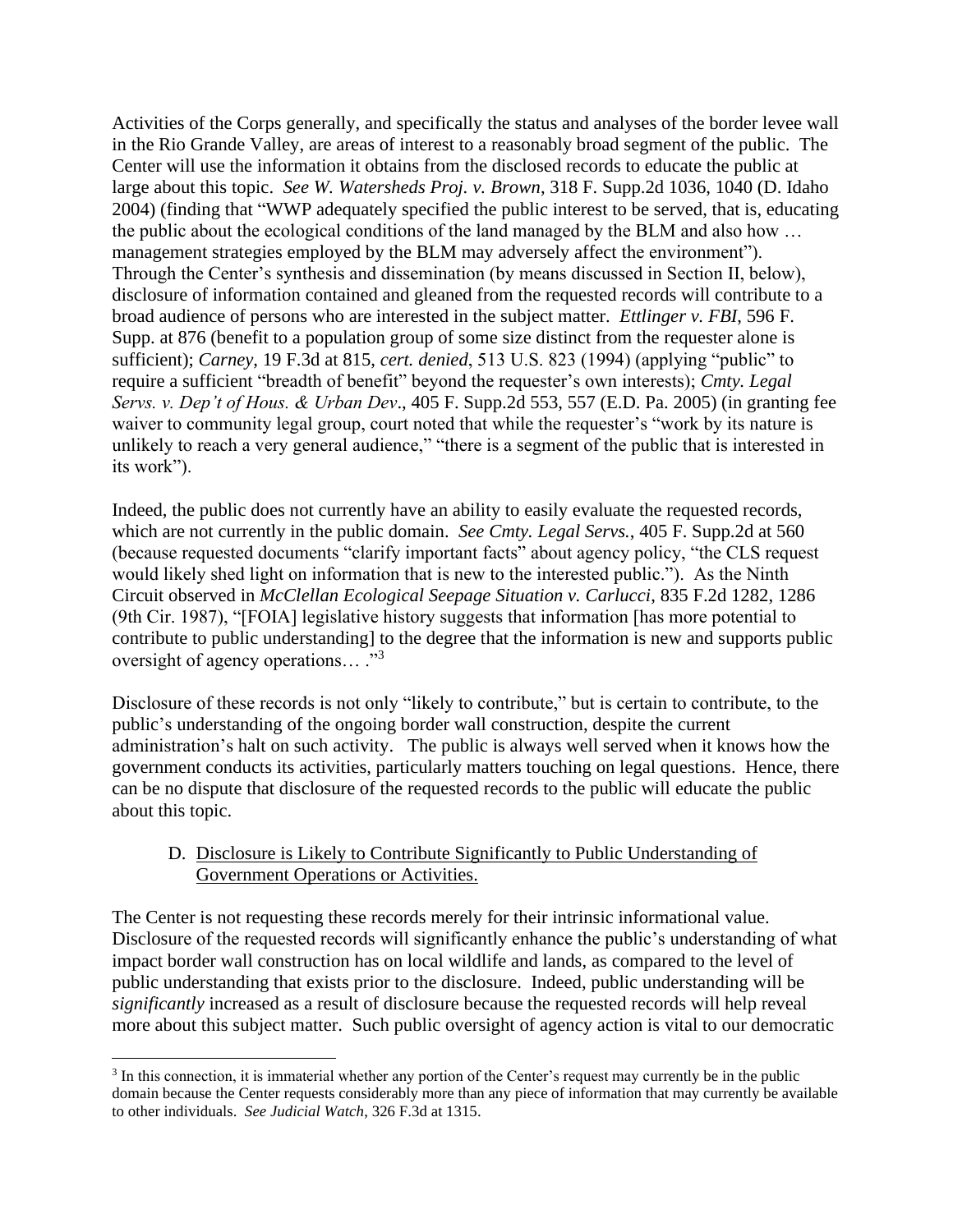system and clearly envisioned by the drafters of the FOIA. Thus, the Center meets this factor as well.

# II. The Center has a Demonstrated Ability to Disseminate the Requested Information Broadly.

The Center is a non-profit organization that informs, educates, and counsels the public regarding environmental issues, policies, and laws relating to environmental issues. The Center has been substantially involved in the activities of numerous government agencies for over 25 years, and has consistently displayed its ability to disseminate information granted to it through FOIA.

In consistently granting the Center's fee waivers, agencies have recognized: (1) that the information requested by the Center contributes significantly to the public's understanding of the government's operations or activities; (2) that the information enhances the public's understanding to a greater degree than currently exists; (3) that the Center possesses the expertise to explain the requested information to the public; (4) that the Center possesses the ability to disseminate the requested information to the general public; (5) and that the news media recognizes the Center as an established expert in the field of imperiled species, biodiversity, and impacts on protected species. The Center's track record of active participation in oversight of governmental activities and decision making, and its consistent contribution to the public's understanding of those activities as compared to the level of public understanding prior to disclosure are well established.

The Center's work appears in over 5,000 news stories online and in print, radio, and TV per month, including regular reporting in such important outlets as *The New York Times*, *Washington Post*, *The Guardian*, and *Los Angeles Times*. Many media outlets have reported on border wall construction utilizing information obtained by the Center from federal agencies, including the Corps. In 2020, almost three million people visited the Center's extensive website, viewing pages more than 5.3 million times. The Center sends out more than 500 action alerts per year to more than 1.7 million members and supporters. Three times a year, the Center sends printed newsletters to more than 84,300 members. More than 580,000 people follow the Center on Facebook, and there are regular postings regarding the protection of public lands. The Center also regularly tweets to more than 110,000 followers on Twitter. The Center intends to use any or all of these far-reaching media outlets to share with the public information obtained as a result of this request.

Public oversight and enhanced understanding of the Corps' duties is absolutely necessary. In determining whether disclosure of requested information will contribute significantly to public understanding, a guiding test is whether the requester will disseminate the information to a reasonably-broad audience of persons interested in the subject. *Carney*, 19 F.3d 807. The Center need not show how it intends to distribute the information, because "[n]othing in FOIA, the [agency] regulation, or our case law require[s] such pointless specificity." *Judicial Watch*, 326 F.3d at 1314. It is sufficient for the Center to show how it distributes information to the public generally. *Id.*